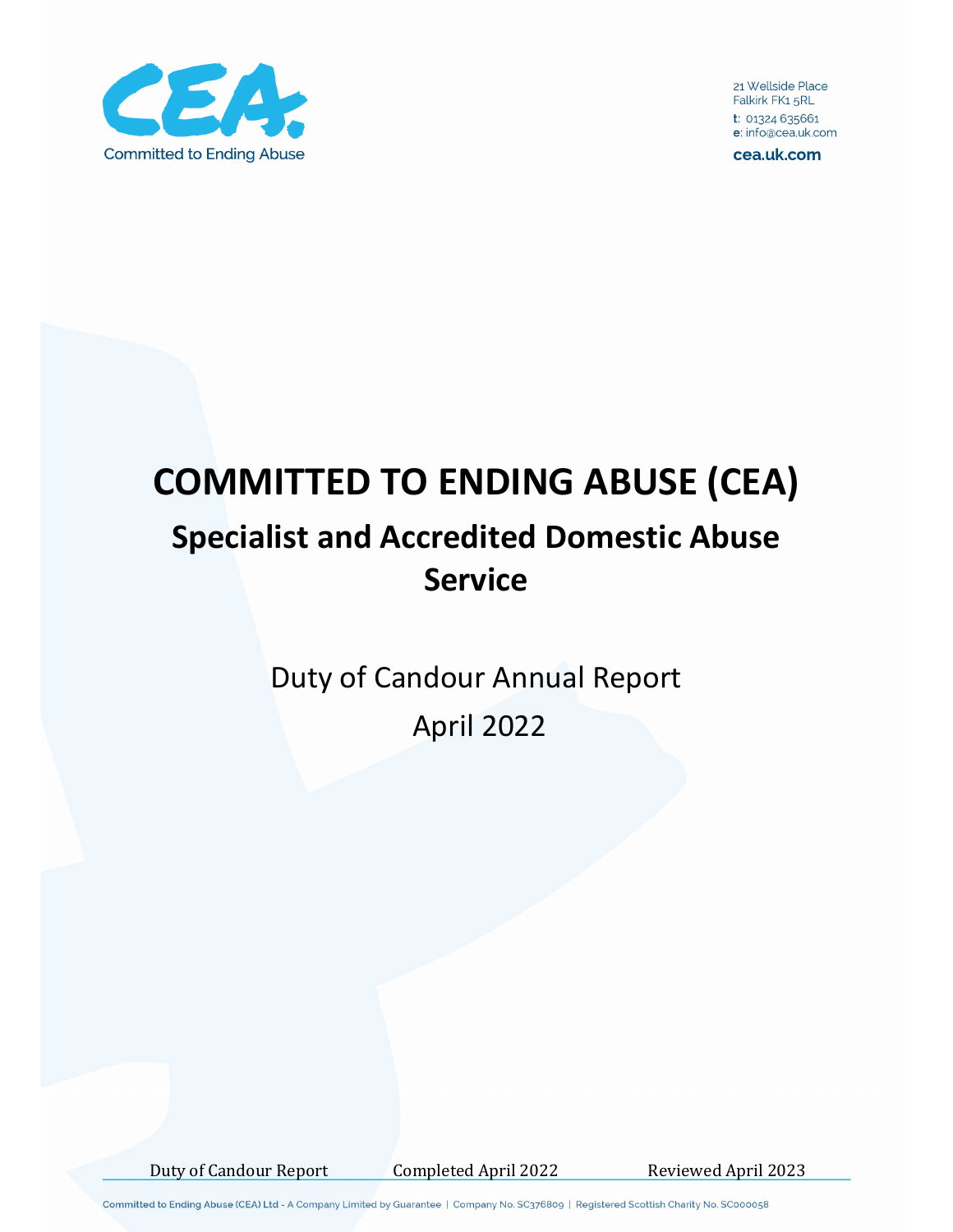

21 Wellside Place Falkirk FK1 5RL t: 01324 635661 e: info@cea.uk.com

cea.uk.com

### **Duty of Candour**

Duty of Candour is a legal requirement to ensure that if something goes wrong in health or social care services, the people affected are offered an explanation, an apology and an assurance that staff will learn from the error. The learning is shared with the people affected and throughout Scotland.

### **About our Organisation**

This report describes that as a specialist and accredited Domestic Abuse service, we have implemented Duty of Candour throughout the period of November 2018 up to the  $15<sup>th</sup>$  April 2022.

Committed to Ending Abuse (CEA) supports individuals to access support that is tailored to their needs and helps keep the individual and their children, family safe. The support is bespoke, flexible and is risk lead and client focused at all times.

Committed to Ending Abuse (CEA) has a Duty of Candour Policy and Staff Guidance. All staff have undertaken training to help them understand the organisation's policy and the process of the Duty of Candour which could affect them.

The client's we support have a variety of support needs; some have severe and challenging difficulties whilst others maintain their independence but may require additional support.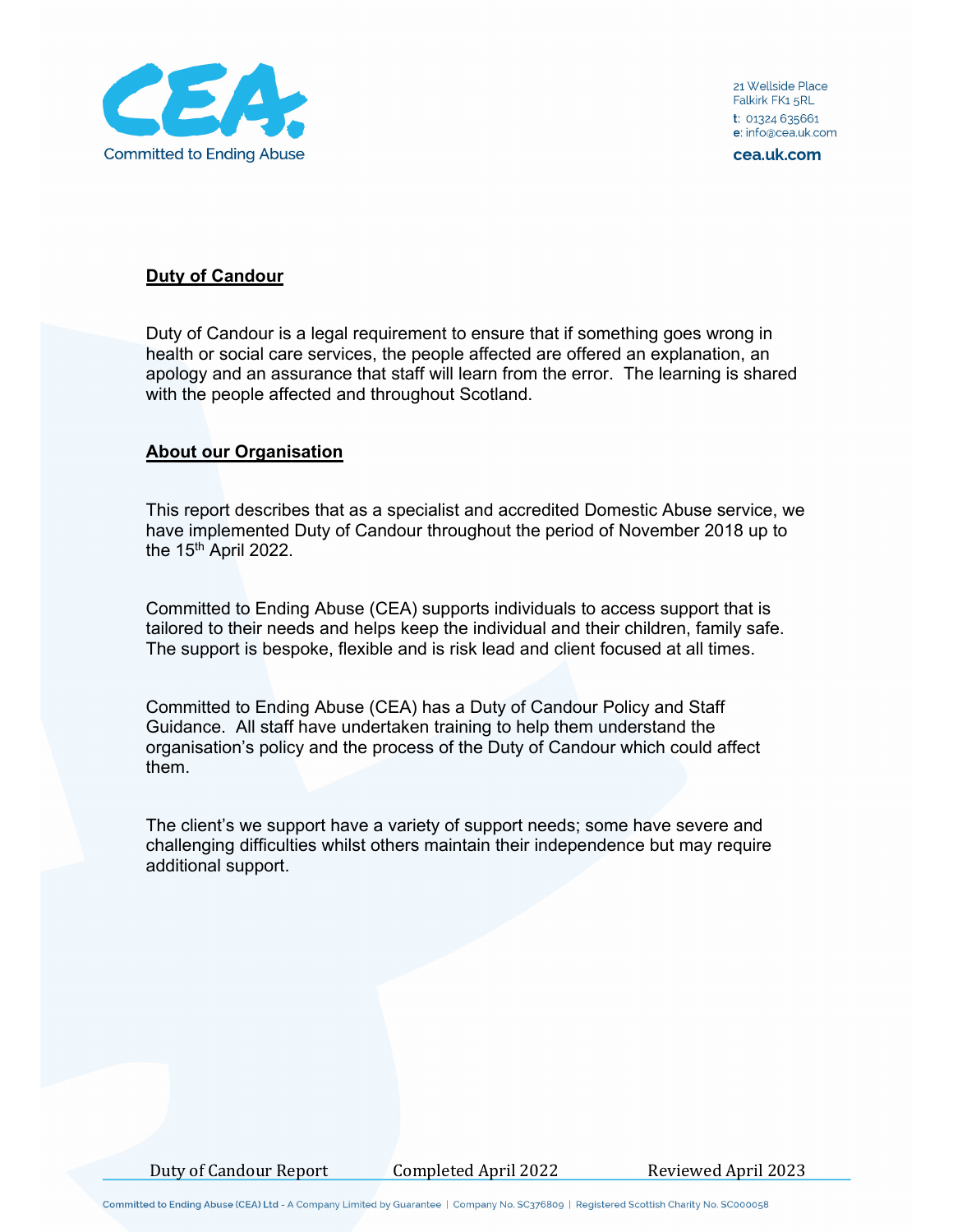

21 Wellside Place Falkirk FK1 5RL t: 01324 635661 e: info@cea.uk.com

cea.uk.com

#### **Incident Reporting**

All Health and Social Care Services in Scotland must provide an Annual Duty of Candour report for their service. As a Specialist and Accredited Domestic Abuse Service this information is sent to our regulator the Care Inspectorate.

During the reporting period, there were no incidents that triggered the Duty of **Candour** 

| Type of unexpected or unintended incident                                                    | <b>Number of times</b><br>this has happened |
|----------------------------------------------------------------------------------------------|---------------------------------------------|
| Someone has died                                                                             | $\Omega$                                    |
| Someone has permanently less bodily, sensory, motor<br>physiologic or intellectual functions | 0                                           |
| Someone's treatment has increased because of harm                                            | 0                                           |
| The structure of someone's body changes because of harm                                      | 0                                           |
| Someone's life expectancy becomes shorter because of<br>harm                                 | 0                                           |
| Someone's sensory, motor or intellectual functions is<br>impaired for 28 days or more        | $\Omega$                                    |
| Someone experienced pain or psychological harm for more<br>than 28 days or more              | 0                                           |
| A person needed health treatment in order to prevent them<br>from dying                      | $\Omega$                                    |
| A person needing health treatment in order to prevent other<br>injuries                      | 0                                           |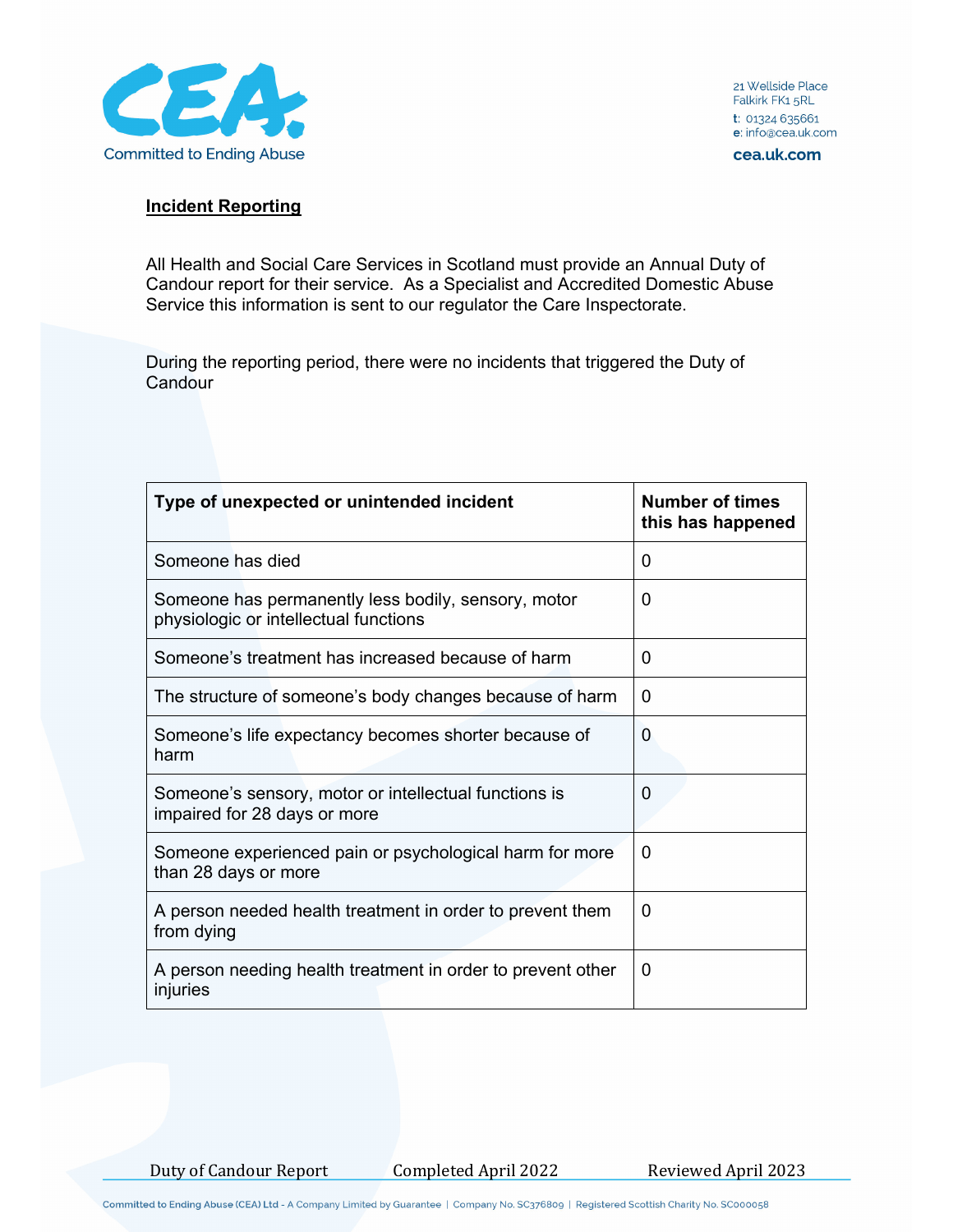

cea.uk.com

### **Procedure**

No incidents triggering the Duty of Candour were reported in this period. No procedure to report.

# **Guidance for Reporting COVID-19**

This new notification is in addition to our Duty of Candour to help the service adjust and support the care of the staff and service users during COVID-19. We have an appointed Manager who submits weekly statistics to the Care Inspectorate with the following;

- $\triangleright$  Shielding those staff members who are not able to work because they are in a vulnerable group.
- Confirmed by testing as having COVID-19 currently at home/hospital
- $\triangleright$  Having to self-isolate due to living with someone who have/experiences Symptoms of COVID-19.
- $\triangleright$  Employees who have not returned to work due to long COVID-19 or the ongoing effects of COVID-19.
- $\triangleright$  Any staff that are off work with stress/mental health/emotional conditions relating to COVID-19.
- $\triangleright$  Any staff that are isolating due to instruction from Contact Tracing Team.
- $\triangleright$  Any staff/employees that are in hospital due to suspected COVID-19.
- Death of a Staff Member or Service-user.

In addition to the above the Manager also provides weekly updates on the following;

- $\triangleright$  The number of staff currently working on a weekly basis.
- $\triangleright$  Any posts in the service that are currently vacant.
- $\triangleright$  Any staff illnesses or injury.
- $\triangleright$  Any staff that have caring responsibilities both planned/unplanned.
- $\triangleright$  Any staff that are on Annual Leave.

All staff are maintaining social distancing and reporting to their Line Managers if they experience any symptoms in relation to COVID-19. Staff have been provided with flexible working patterns.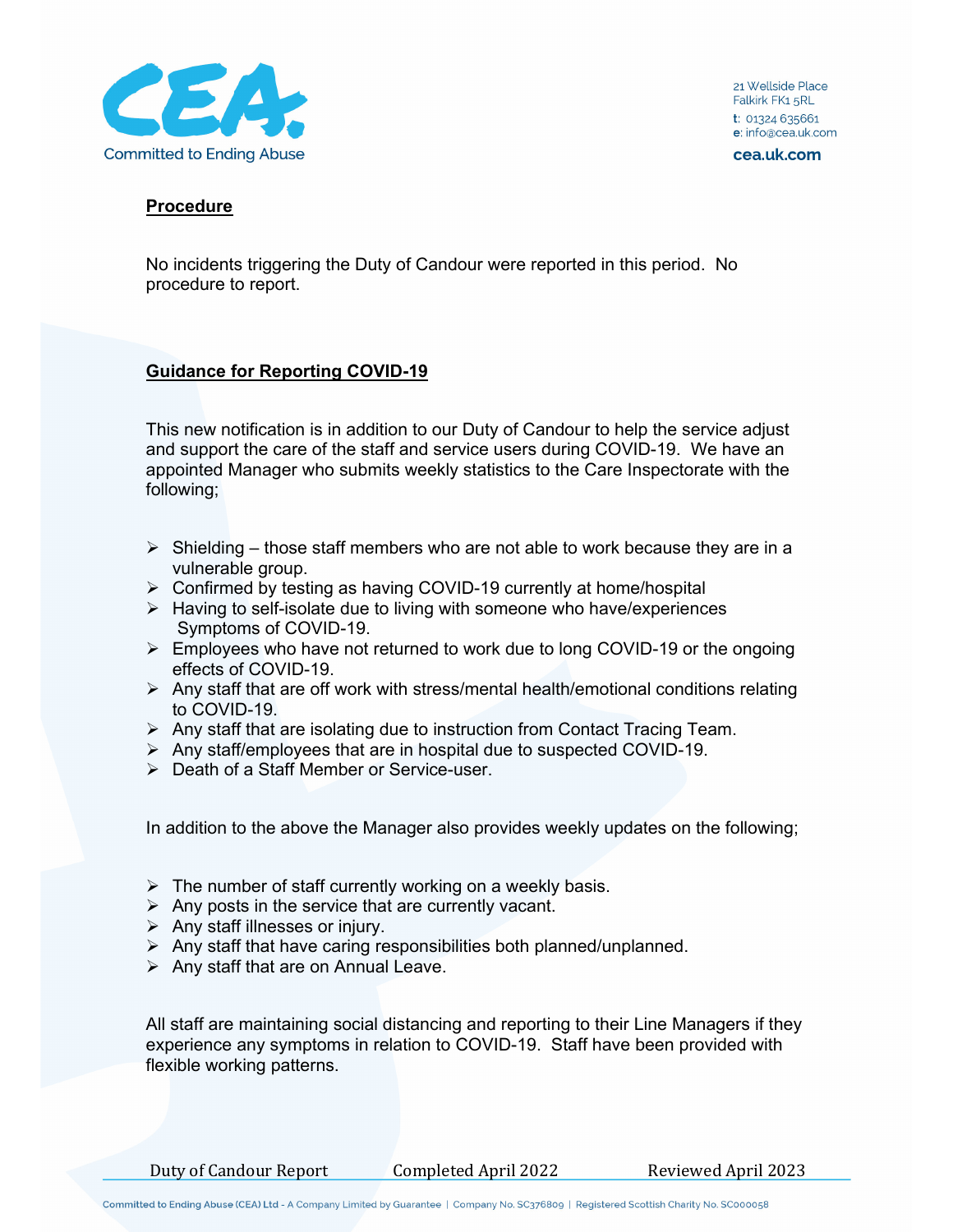

We can safely report that there have been no incidents triggering the Duty of Candour reported to date (15<sup>th</sup> April 2022).

# **Our Policy and Process**

The first step of the process is the recognition of an incident and when the level of harm dictates that it is appropriate to apply the "Duty of Candour" approach. This can be identified by any of the following mechanisms:

- $\triangleright$  Via staff at the time of the incident
- $\triangleright$  By family/carer or supported person raising a concern. Either at the time, or via a complaint or claim in retrospect;
- $\triangleright$  Via the incident reporting system;
- $\triangleright$  Via other sources, such as the incident being highlighted by another supported person, visitor or member of the public

Where necessary immediate care should be given to prevent further harm.

Records must be made of all conversations, whether face-to-face, by telephone or letter. Complaint investigations are recorded separately to avoid discrimination.

## **Initial Discussion**

As soon as possible following identification of an event, a preliminary team discussion should take place to establish;

- 1) Basic incident facts;
- 2) Assessment of the incident to determine the level of immediate response required;
- 3) Individual responsible for discussing /liaising with supported person/relative/family member.
- 4) Whether child/family support is required;
- 5) Immediate support for staff involved;
- 6) A clear communication plan
- 7) If the event is an Adult/Child Support and Protection incident, immediate appropriate action including reporting to the relevant authority must take place, (*see the Adult and the Child Support and Protection Policies*).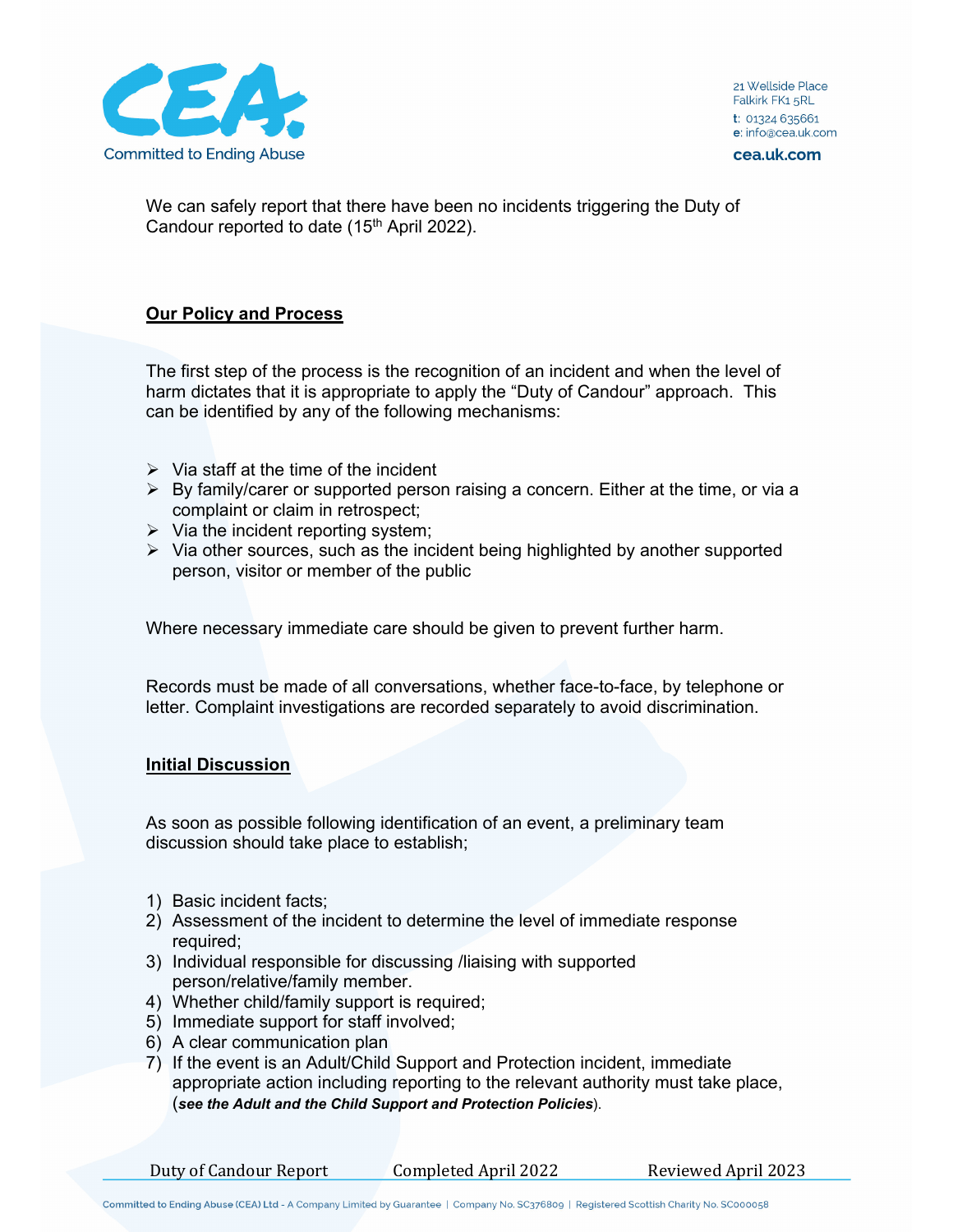

cea.uk.com

Initial evidence gathered should not hinder or obstruct any ongoing investigations from other parties' e.g. Police Scotland, Local Authority, etc.

The person responsible for following the procedure and communicating with the affected person will be the Operational Service Manager and they should;

- 1. Build upon and maintain a positive relationship with the affected person(s).
- 2. Have a good understanding of the relevant facts.
- 3. Offer an apology, reassurance and feedback to the affected person(s).
- 4. Be culturally aware and be informed about specific needs of the supported or the affected person(s).

#### **When should the Initial discussion be held?**

The initial Duty of Candour discussion with the affected person should occur as soon as possible after recognition of the incident. Delay in the disclosure should be avoided whenever possible.

Communication can occur by any appropriate means, face-to-face is best, but it can be a telephone call or email to those people who prefer this method of communication. Initially, it may be appropriate to note that something has gone wrong but that the cause is not yet known. It must be communicated to the supported or affected person that we will be taking the event extremely seriously, that the event will be investigated and that the findings of the investigation will be shared with them.

Initial communication should be recorded with a Heading "Duty of Candour Meeting". date, time and people present or taking part in the phone call. Outline the apology, what was discussed, concerns raised by the affected person and arrangements for future communications and support.

An offer to meet should be made to the affected person. This is usually at the end of the investigation so the findings can be shared and discussed but may also occur before the investigation starts or during the process. The approach should be agreed with the affected person and this may change at any stage during the investigation.

Factors to consider when timing this discussion include;